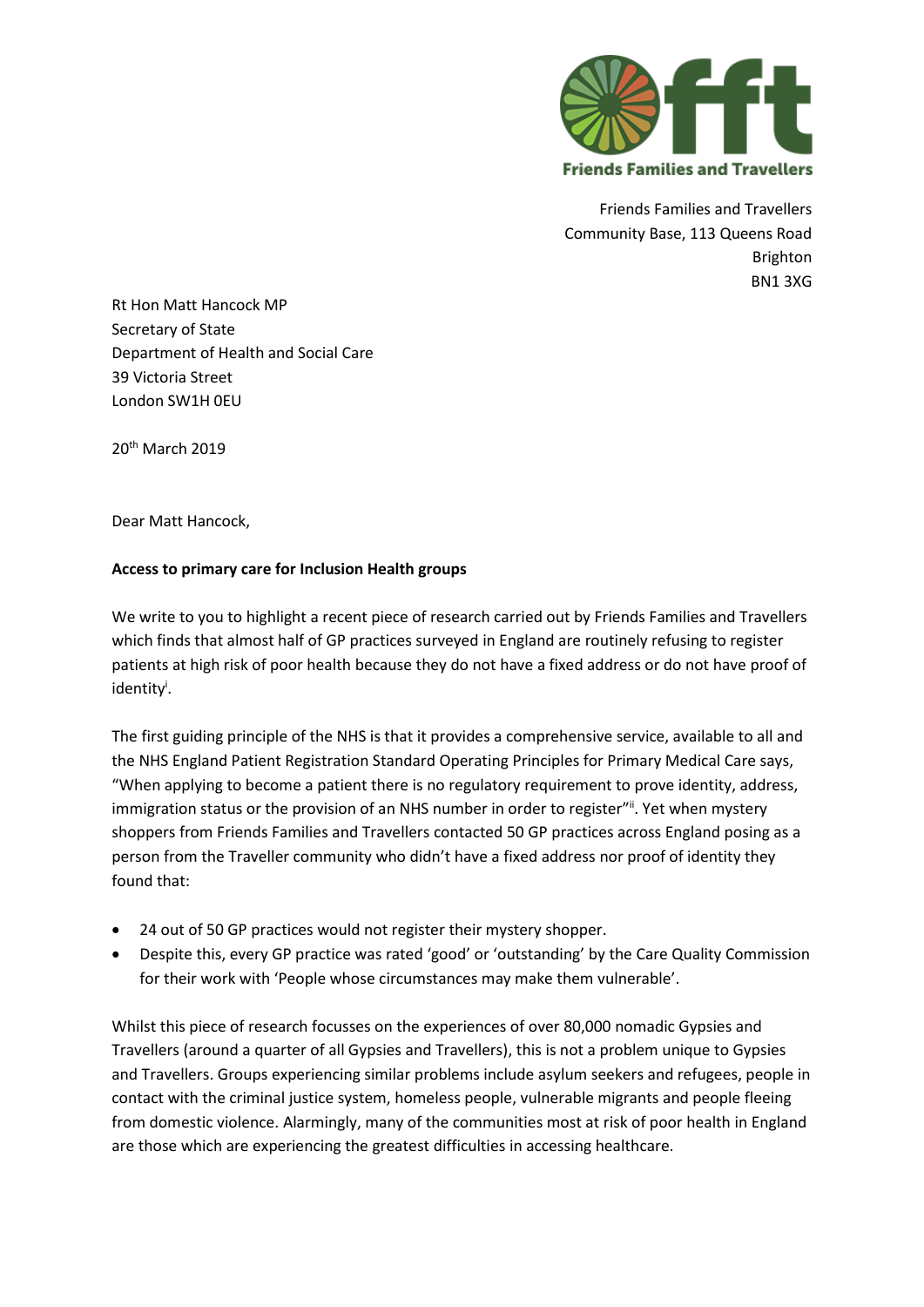

Lack of progress in this area has been a source of international scrutiny, in fact, the UN Committee on the Convention on the Elimination of All Forms of Racial Discrimination<sup>iii</sup>, the UN Committee on Economic, Social and Cultural Rights<sup>iv</sup> and the UN Committee on the Rights of the Child<sup>v</sup> have specifically called on the UK government to address this issue.

Given the severity of the issue and the wide range of stakeholders from across the health and social care system who play a part in this, the report calls for a taskforce to be set up to lead and drive forward the recommendations outlined in the report, which include that:

- 1. NHS England should develop a clear understanding of why GP practices may be reluctant to register certain patients and ensure that appropriate incentives and deterrents are in place to address this. This might be through funding mechanisms linked to the Quality and Outcomes Framework and/or the Carr Hill Formula and should be explicit in the GP Contract.
- 2. The Care Quality Commission should redesign the 'People whose circumstances may make them vulnerable' section of the inspection report. Together with GPs, inspectors, voluntary sector organisations and patient experts, they should develop specific and measurable indicators to be regulated, name the specific groups covered in this section and specific actions GP practices should be taking to achieve a 'good' or 'outstanding' rating for all 'vulnerable' communities.
- 3. In light of the restrictions which prevent the Care Quality Commission from mystery shopping GP practices, the Department of Health and Social Care should commission independent organisations to mystery shop GP practices assessing issues around access either at a national scale or at CCG level.
- 4. NHS England should develop a mandatory national Inclusion Health training and communication strategy to ensure all GP receptionists and practice managers are aware of their responsibilities to patients with no fixed address, no identification or no proof of immigration status.

We would be happy to discuss our concerns and proposed ways forward in more detail and are keen to hear how the Department will seek to address this issue.

Yours sincerely,

Sarah Mann Director Friends Families and Travellers

Kathy Roberts CEO Association of Mental Health Providers Myk, Zeitlin Advisory Service for Squatters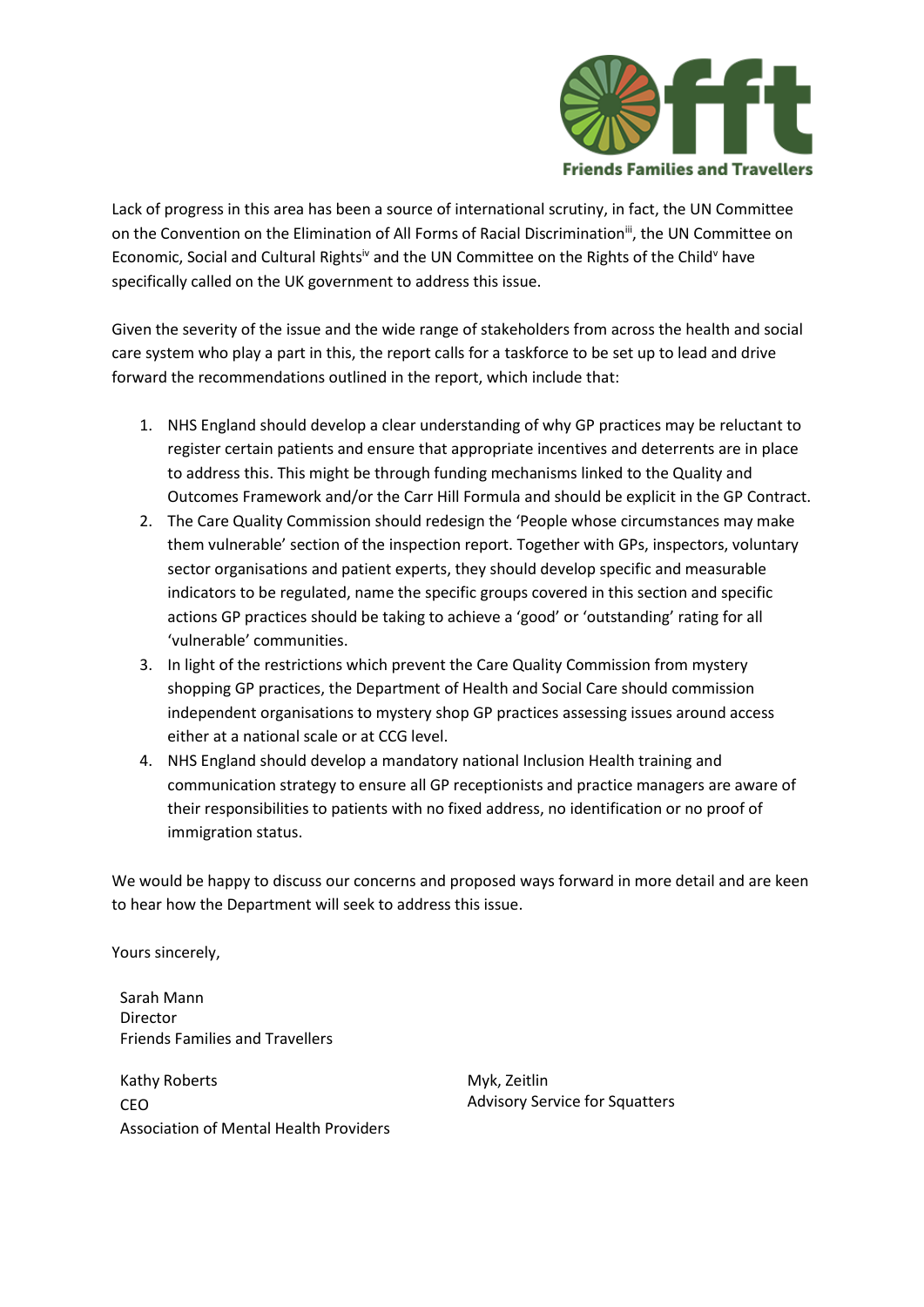

Sanchita Hosali Director British Institute of Human Rights

Mick O'Neill-Duff Co-founder DPAC Bristol-SW

Dr Dom Patterson MSc FRCGP Founder and Director Fairhealth

Kerry Smith CEO Helen Bamber Foundation

Phil Hope Co-ordinator Hope Projects

Nadeem Murtuja Interim Director JUST Yorkshire

Paul Martin OBE Chief Executive of LGBT Foundation and Chair of The National LGB&T Partnership

Corey Stoughton Advocacy Director Liberty Human Rights

Rosalind Bragg Director Maternity Action

Paul Farmer Chief Executive Officer Mind

Deborah Gold Chief Executive National Aids Trust (NAT) Linda Burnip Steering Group and Founder Member Disabled People Against Cuts

Rachel Krys Co-Director End Violence Against Women

Josie O'Driscoll Chief Officer GATE Herts

Rick Henderson CEO Homeless Link

Dr. Edie Friedman Executive Director The Jewish Council for Racial Equality (JCORE)

Julie Bishop Director Law Centres Network

Elizabeth Spaven Chair of the Executive Board & Helen Jones Chief Executive Officer, Leeds GATE

Ilinca Diaconescu Policy Officer London Gypsies and Travellers

Jilna Shah Interim Director Migrants Rights Network

Helen Berresford Director External Engagement NACRO

Barbara Cleary Ambassador National Alliance of Women's Organisations (NAWO)